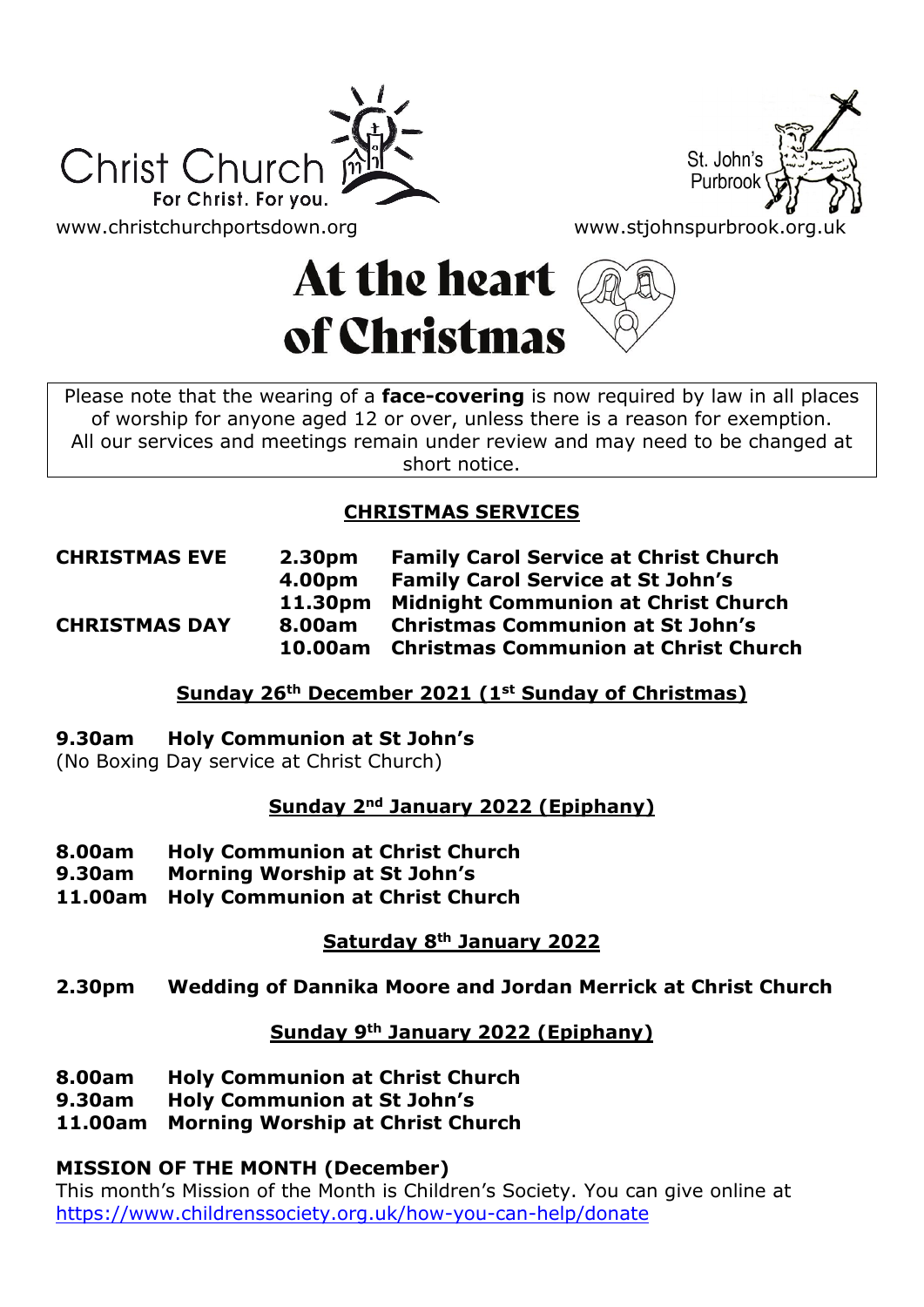#### **ISOBEL BOOTH-CLIBBORN**

Many at Christ Church will remember Isobel, who was the church's CMS mission partner in Uganda for many years. We are delighted to report that Isobel is due to get married on 8<sup>th</sup> January in Edinburgh. Shiisa is now studying International Relations and History at Kings College London.

#### **A MESSAGE FROM THE GRANGE**

Thank you so much for the presents that we have received for the residents at The Grange. They are very much appreciated and really make a difference to helping the residents feel valued and thought about at this time of the year.

| <b>CONTACTS</b>     |                                            |  |
|---------------------|--------------------------------------------|--|
| Vicar               | Revd Andy Wilson (day off Monday)          |  |
|                     | vicar@christchurchportsdown.org            |  |
|                     | purbrookvicar@gmail.com                    |  |
| Curate              | Revd Matt Grove (day off Saturday)         |  |
|                     | matt.grove@christchurchportsdown.org       |  |
| Churchwarden        | <b>Stephen Anderson</b>                    |  |
| <b>CCP</b>          | stephen.anderson@christchurchportsdown.org |  |
| Churchwarden        | <b>Karina Golledge</b>                     |  |
| <b>CCP</b>          | thegolledges@btinternet.com                |  |
| Churchwarden        | <b>Bill Jeffery</b>                        |  |
| <b>SJP</b>          | purbrookchurch@qmail.com                   |  |
| <b>Hall Manager</b> | Jacqui Wilson                              |  |
| <b>CCP</b>          | hall.manager@christchurchportsdown.org     |  |
| Website             | <b>Matt Doe</b>                            |  |
|                     | webmaster@christchurchportsdown.org        |  |

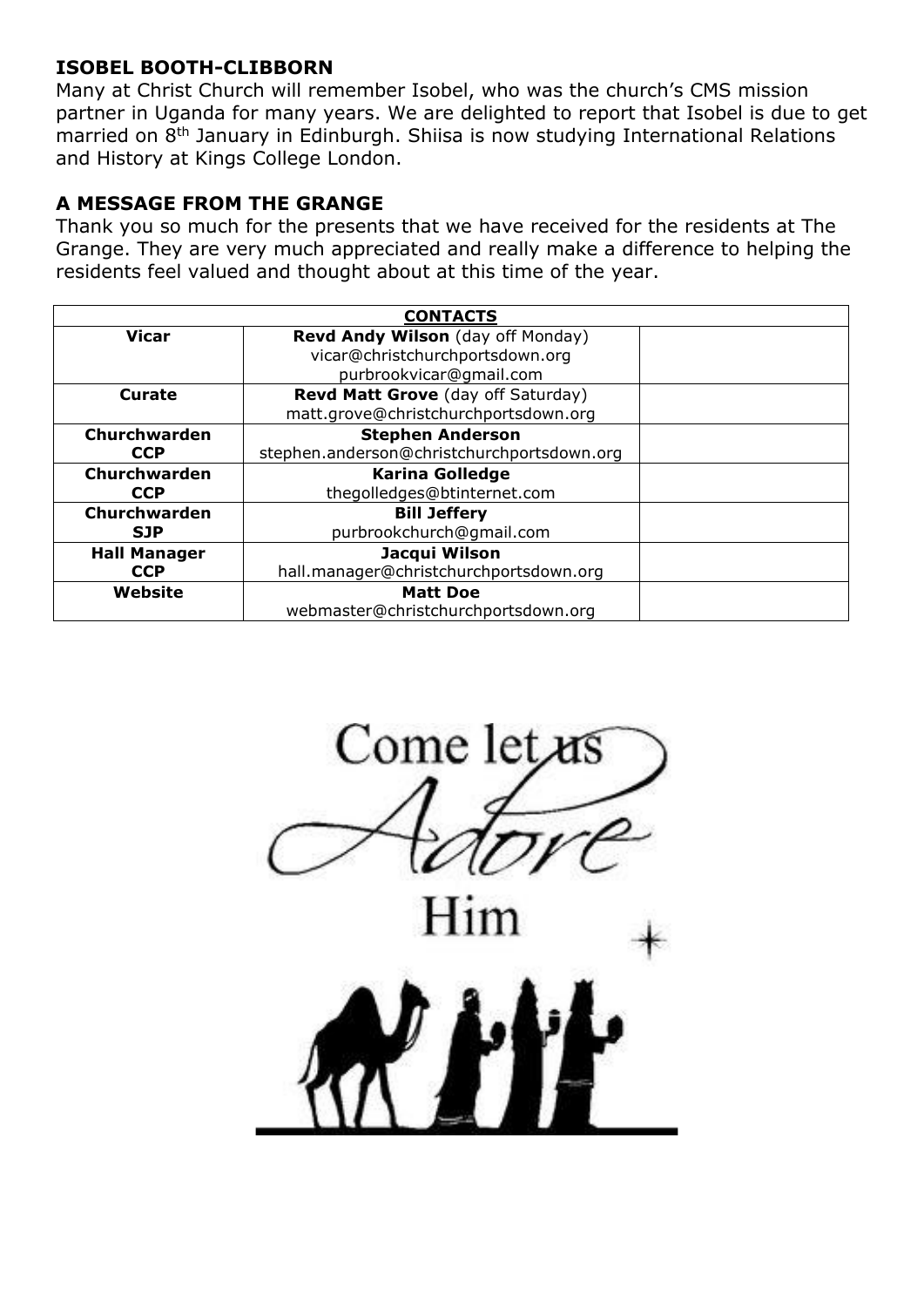#### **Sunday 26 December 2021**

1st Sunday of Christmas **Collect**

Almighty God, who wonderfully created us in your own image and yet more wonderfully restored us through your Son Jesus Christ: grant that, as he came to share in our humanity, so we may share the life of his divinity; who is alive and reigns with you, in the unity of the Holy Spirit, one God, now and for ever.

#### **1 Samuel 2.18–20, 26**

 $18$  Samuel was ministering before the Lord, a boy wearing a linen ephod.  $19$  His mother used to make for him a little robe and take it to him each year, when she went up with her husband to offer the yearly sacrifice. <sup>20</sup> Then Eli would bless Elkanah and his wife, and say, 'May the Lord repay you with children by this woman for the gift that she made to the Lord'; and then they would return to their home.

 $26$  Now the boy Samuel continued to grow both in stature and in favour with the Lord and with the people.

#### *This is the word of the Lord. Thanks be to God.*

#### **Psalm 148.7–14**

- 7 Praise the Lord from the earth, you sea monsters and all deeps;
- 8 Fire and hail, snow and mist, tempestuous wind, fulfilling his word;
- 9 Mountains and all hills, fruit trees and all cedars;
- 10 Wild beasts and all cattle, creeping things and birds on the wing;
- 11 Kings of the earth and all peoples, princes and all rulers of the world;
- 12 Young men and women, old and young together; let them praise the name of the Lord.
- 13 For his name only is exalted, his splendour above earth and heaven.
- 14 He has raised up the horn of his people and praise for all his faithful servants, the children of Israel, a people who are near him. Alleluia.

#### **Colossians 3.12–17**

<sup>12</sup> As God's chosen ones, holy and beloved, clothe yourselves with compassion, kindness, humility, meekness, and patience.  $^{13}$  Bear with one another and, if anyone has a complaint against another, forgive each other; just as the Lord has forgiven you, so you also must forgive. <sup>14</sup>Above all, clothe yourselves with love, which binds everything together in perfect harmony. <sup>15</sup> And let the peace of Christ rule in your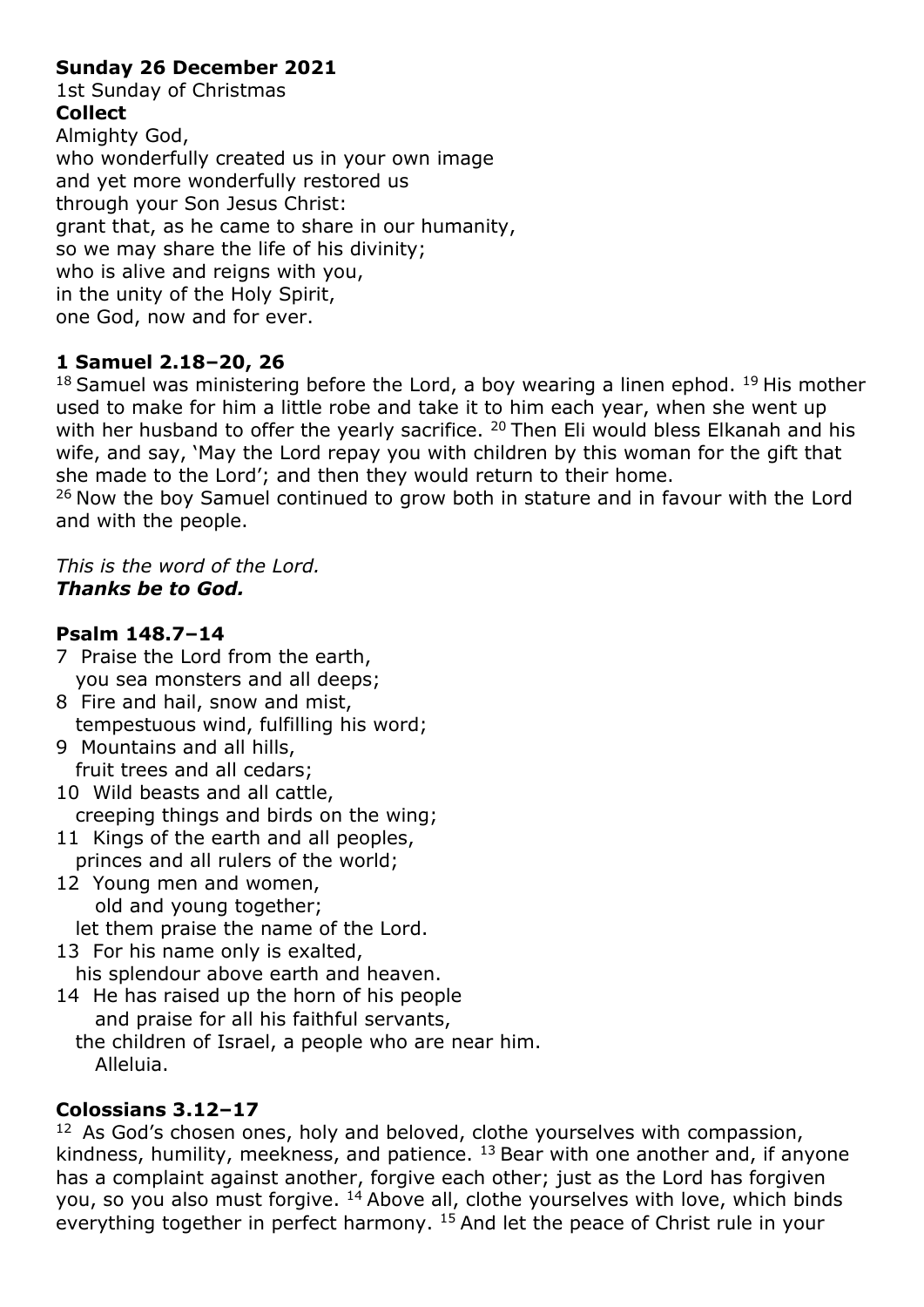hearts, to which indeed you were called in the one body. And be thankful. <sup>16</sup> Let the word of Christ dwell in you richly; teach and admonish one another in all wisdom; and with gratitude in your hearts sing psalms, hymns, and spiritual songs to God. <sup>17</sup> And whatever you do, in word or deed, do everything in the name of the Lord Jesus, giving thanks to God the Father through him.

*This is the word of the Lord. Thanks be to God.*

## **Luke 2.41–end**

*Hear the Gospel of our Lord Jesus Christ according to Luke. Glory to you, O Lord.*

 $41$  Now every year his parents went to Jerusalem for the festival of the Passover.  $42$ And when he was twelve years old, they went up as usual for the festival. <sup>43</sup> When the festival was ended and they started to return, the boy Jesus stayed behind in Jerusalem, but his parents did not know it. <sup>44</sup> Assuming that he was in the group of travellers, they went a day's journey. Then they started to look for him among their relatives and friends. <sup>45</sup> When they did not find him, they returned to Jerusalem to search for him. <sup>46</sup> After three days they found him in the temple, sitting among the teachers, listening to them and asking them questions. <sup>47</sup> And all who heard him were amazed at his understanding and his answers. <sup>48</sup> When his parents saw him they were astonished; and his mother said to him, 'Child, why have you treated us like this? Look, your father and I have been searching for you in great anxiety.' <sup>49</sup> He said to them, 'Why were you searching for me? Did you not know that I must be in my Father's house?'  $50$  But they did not understand what he said to them.  $51$  Then he went down with them and came to Nazareth, and was obedient to them. His mother treasured all these things in her heart.

52 And Jesus increased in wisdom and in years, and in divine and human favour.

*This is the Gospel of the Lord. Praise to you, O Christ.*

#### **Post Communion**

Heavenly Father, whose blessed Son shared at Nazareth the life of an earthly home: help your Church to live as one family, united in love and obedience, and bring us all at last to our home in heaven; through Jesus Christ our Lord.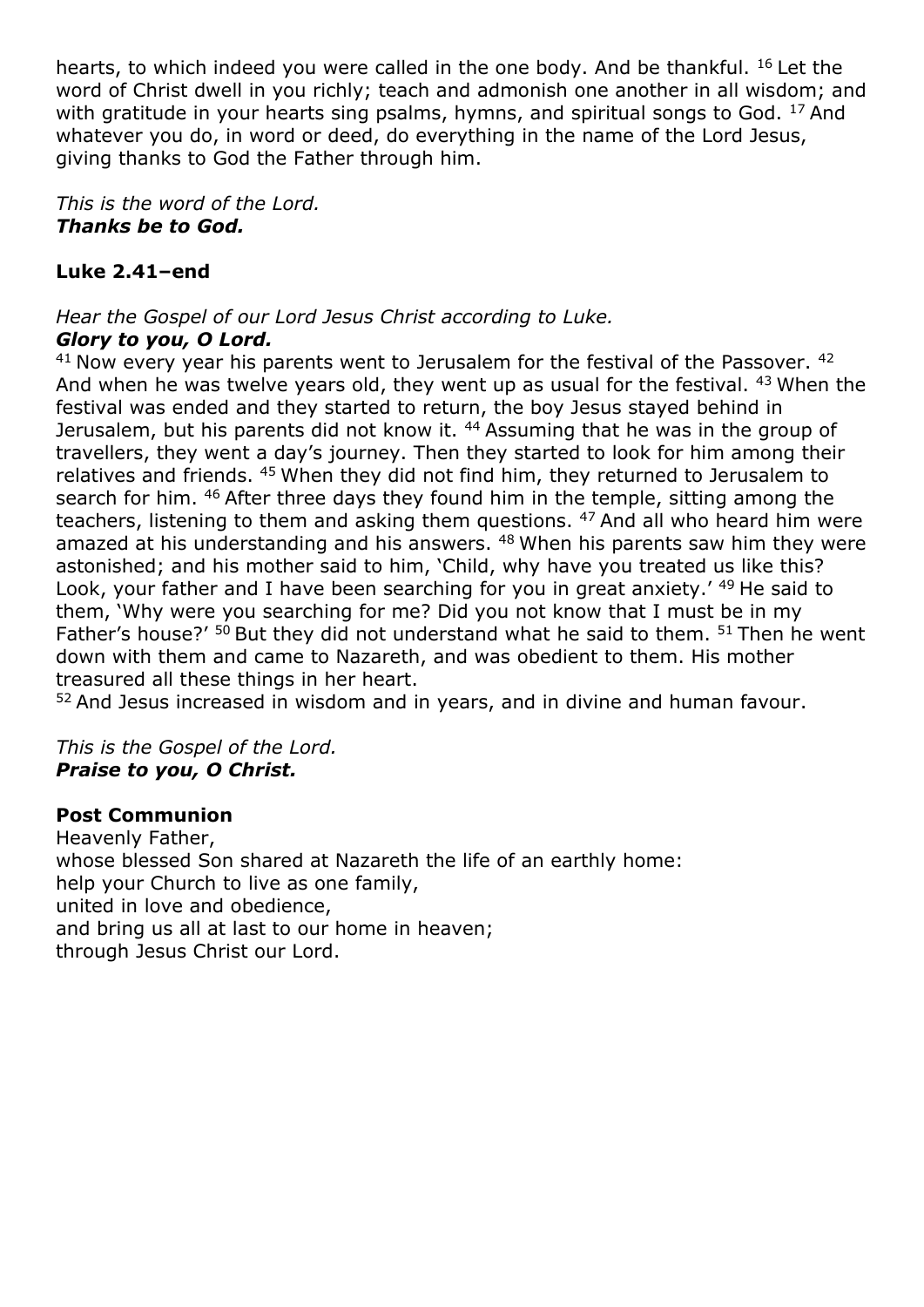#### **Sunday 2 January 2022**

Epiphany

## **Collect**

Creator of the heavens, who led the Magi by a star to worship the Christ-child: guide and sustain us, that we may find our journey's end in Jesus Christ our Lord. Amen.

#### **Isaiah 60.1–6**

 $1$  Arise, shine; for your light has come, and the glory of the Lord has risen upon you.  $2$  For darkness shall cover the earth, and thick darkness the peoples; but the Lord will arise upon you, and his glory will appear over you.<sup>3</sup> Nations shall come to your light,

and kings to the brightness of your dawn.  $4$  Lift up your eyes and look around; they all gather together, they come to you; your sons shall come from far away, and your daughters shall be carried on their nurses' arms. <sup>5</sup> Then you shall see and be radiant; your heart shall thrill and rejoice, because the abundance of the sea shall be brought to you, the wealth of the nations shall come to you.  $6$  A multitude of camels shall cover you, the young camels of Midian and Ephah; all those from Sheba shall come. They shall bring gold and frankincense, and shall proclaim the praise of the Lord.

*This is the word of the Lord. Thanks be to God.*

## **Psalm 72.10–15**

- 10 The kings of Tarshish and of the isles shall pay tribute; the kings of Sheba and Seba shall bring gifts.
- 11 All kings shall fall down before him: all nations shall do him service.
- 12 For he shall deliver the poor that cry out, the needy and those who have no helper.
- 13 He shall have pity on the weak and poor; he shall preserve the lives of the needy.
- 14 He shall redeem their lives from oppression and violence, and dear shall their blood be in his sight.
- 15 Long may he live; unto him may be given gold from Sheba; may prayer be made for him continually

and may they bless him all the day long.

#### **Ephesians 3.1–12**

**3** This is the reason that I Paul am a prisoner for Christ Jesus for the sake of you Gentiles—  $2$  for surely you have already heard of the commission of God's grace that was given to me for you,  $3$  and how the mystery was made known to me by revelation, as I wrote above in a few words,  $4a$  reading of which will enable you to perceive my understanding of the mystery of Christ.<sup>5</sup> In former generations this mystery was not made known to humankind, as it has now been revealed to his holy apostles and prophets by the Spirit:  $6$  that is, the Gentiles have become fellow-heirs,